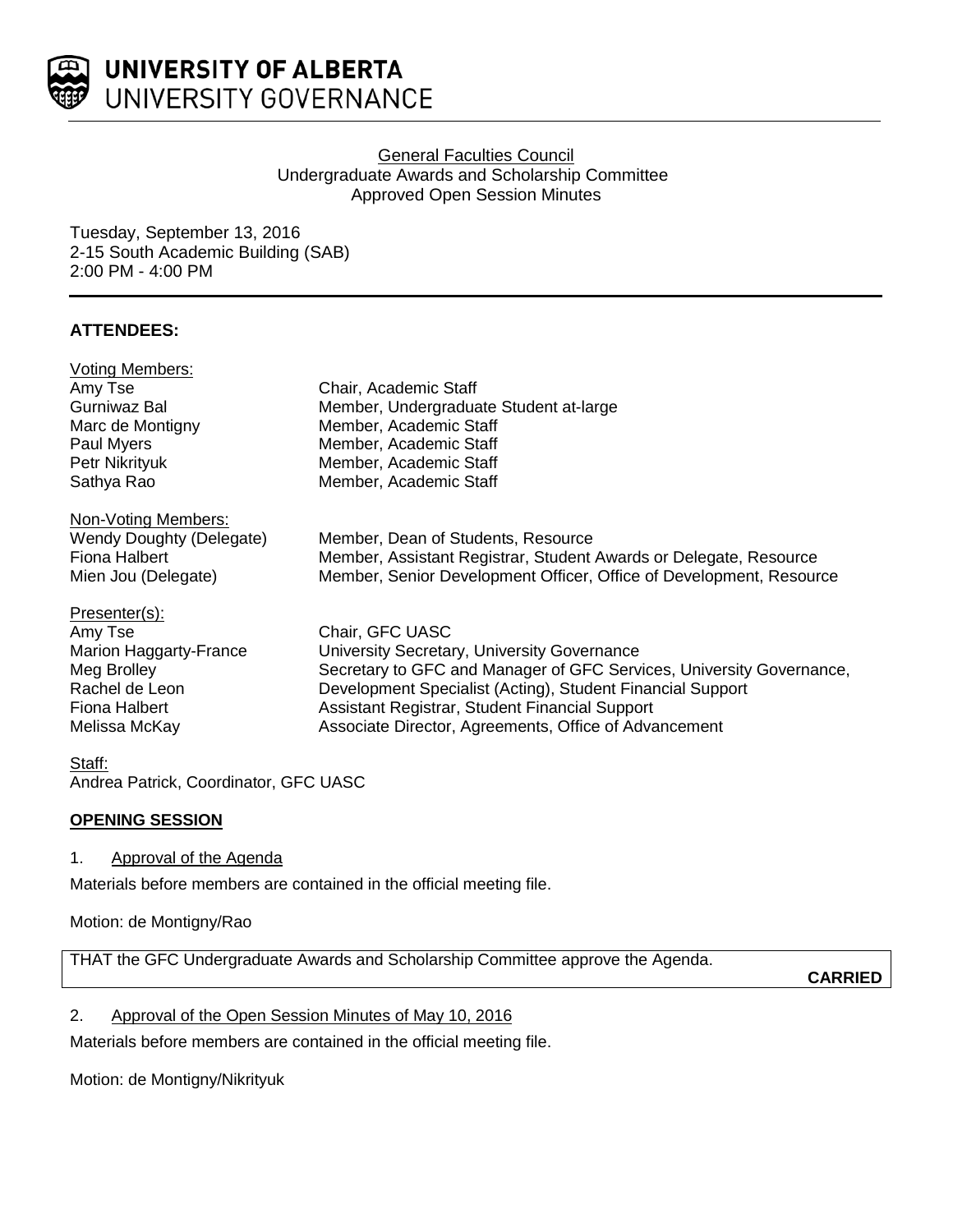THAT the GFC Undergraduate Awards and Scholarship Committee approve the Minutes of May 10, 2016. **CARRIED**

### 3. Comments from the Chair (no documents)

The Chair welcomed all to the first meeting of GFC UASC for the 2016-17 Academic Year.

4. Welcome and Committee Member Development and Orientation

There were no documents.

*Presenter(s)*: Marion Haggarty-France; Meg Brolley

#### *Discussion*:

Ms Haggarty-France welcomed all members to the 2016-2017 academic year and thanked members for their continued service to the academy. She reminded members of the implementation of *For the Public Good*, and highlighted its link to the Committee mandate in approving all academic awards and bursaries.

Ms Brolley, in addition to leading members through an online Committee orientation, provided members with an update in regards to the formalization and purview of the GFC *ad hoc* Committee on Academic Governance Including Delegated Authority. She also briefed members on the new Outline of Issue (OI).

### **DISCUSSION ITEMS**

### 5. Awards, Bursaries and Advancement: An Overview

There were no documents.

*Presenter(s)*: Fiona Halbert; Rachel de Leon; Melissa McKay

*Discussion*:

The presenters provided members with an overview of the process of creating awards and bursaries and the ongoing collaborative relationship between the Offices of the Registrar and Advancement to ensure alignment between fundraising activities and institutional goals. Members were also informed of the fundraising activities of the Office of Advancement and its annual strategies and goals.

During the discussion following the presentation, members discussed processes around compliance with donor wishes and administration of Faculty and Department awards and bursaries.

### **ACTION ITEMS**

6. Amendments to Existing Undergraduate Awards and Bursaries for Approval (September 13, 2016)

Materials before members are contained in the official meeting file.

*Presenter(s)*: Rachel de Leon

*Purpose of the Proposal*: To approve amendments to existing awards, scholarships and bursaries.

*Discussion*:

During the discussion in relation to the proposed items, members expressed numerous comments, questions, and suggestions.

Item 1: Members discussed the value and number of this award and sought clarification regarding the Doctor of Dental Surgery degree.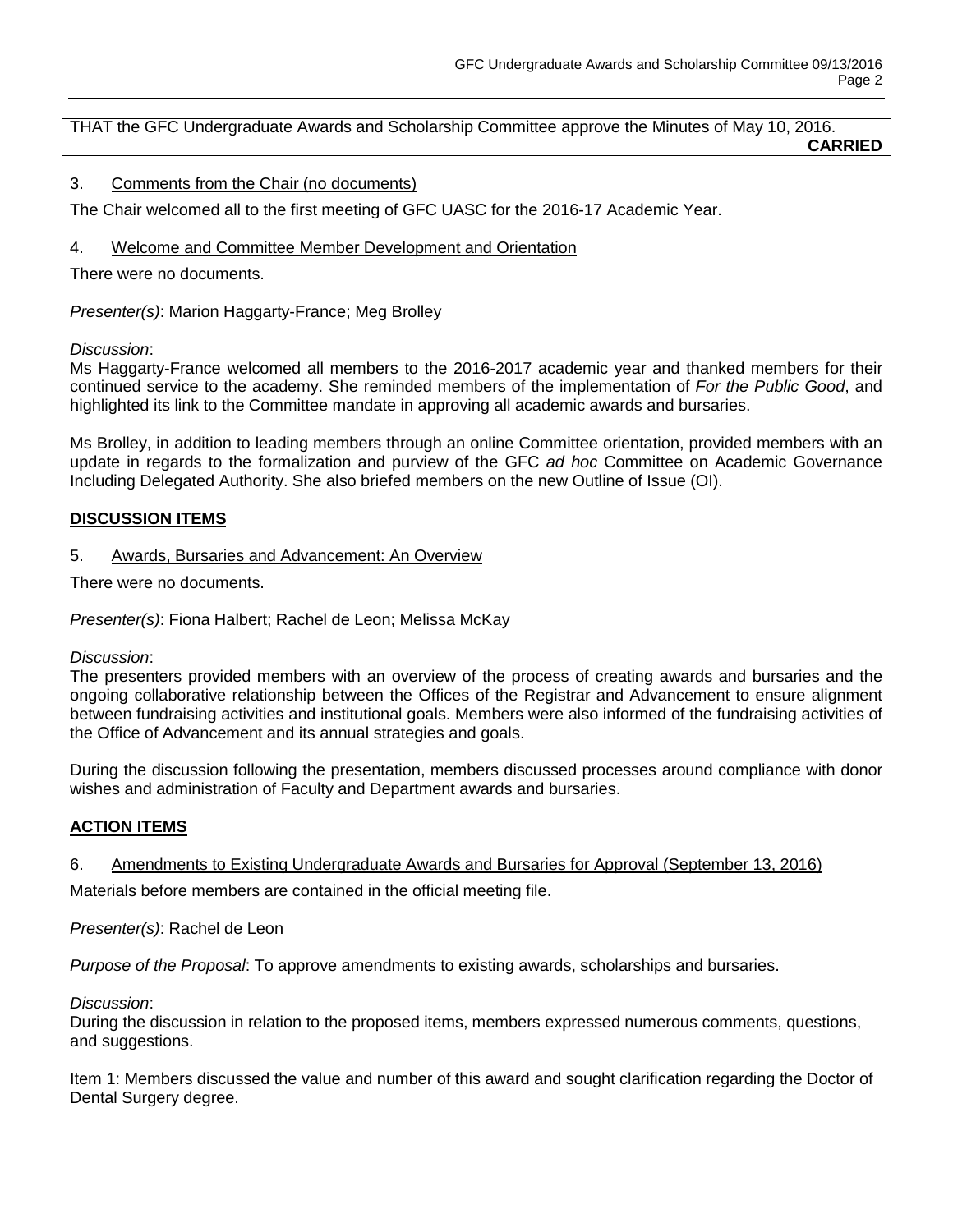Item 2: A member suggested clarifying the value of this medal and members discussed this medal's designation. Item 3: Ms de Leon provided clarification about the academic standing requirements of this scholarship and a member enquired about the diploma program listed within the Conditions.

Item 5: Changes were suggested to the Field of Study of this award and a member sought clarification in regards to the academic standing requirements. Members discussed whether students on reduced course loads would be eligible for this award.

Item 6: Changes were made to the Value of this scholarship.

Item 8: In addition to questions about the title of this scholarship, members discussed the course load and community involvement requirements within the Conditions.

Item 9: After a discussion, Ms de Leon noted that this item would be removed from consideration and brought back at a later date.

Motion: de Montigny/Nikrityuk

THAT the GFC Undergraduate Awards and Scholarship Committee approve, under delegated authority from General Faculties Council, amendments to existing Undergraduate Awards and Bursaries, as submitted by Student Financial Support and as set forth in Attachment 1, as amended, to be effective immediately.

**CARRIED**

### 7. New Undergraduate Awards and Bursaries for Approval (September 13, 2016)

Materials before members are contained in the official meeting file.

*Presenter(s)*: Rachel de Leon

*Purpose of the Proposal*: To approve new undergraduate awards, scholarships and bursaries.

*Discussion*:

During the consideration of these items, members provided numerous comments and questions.

Item 1: Members suggested that the title of this award be changed to the Aboriginal Student Award in Arts and discussed the financial need requirements within the Conditions.

Item 2: A member sought clarification surrounding the application period as listed within this bursary.

Item 3: Following discussion on the Aurora Luigina Biamonte Scholarship, it was removed from consideration to be brought back at a later date.

Item 5: Minor changes were made to the Application and Funded By sections of this bursary.

Item 10: Members discussed financial need requirements within this bursary as well as the application periods.

Item 11: The title of this prize was amended to the Ken Sury Memorial Prize in Chemical Engineering Design.

Item 12: Amendments were made to the Application section of this bursary.

Item 13: Amendments were made to the Application section of this bursary.

Item 14: Amendments were made to the Application section of this bursary.

Item 15: Changes were made to the Funded By section of this scholarship.

Item 19: A member suggested removing the percentage from the Conditions of this bursary.

Item 20: Members engaged in a discussion surrounding the home community requirements within the Conditions of this award.

Item 23: Members discussed the program details in relation to the Conditions of this scholarship.

Item 24: The ACUFC French Second Language Entrance Scholarships was added at the beginning of the meeting. Members did not provide substantive comments.

Item 25: Ms Halbert explained that this financial support item, the Aboriginal Student Support Fund, which was added to the Agenda at the beginning of the meeting, did not fall under the official definition of either a scholarship, award, medal or bursary, due to the absence of academic standing requirements within the Conditions. Members engaged in discussion in relation to whether this item would be considered a "fund" or